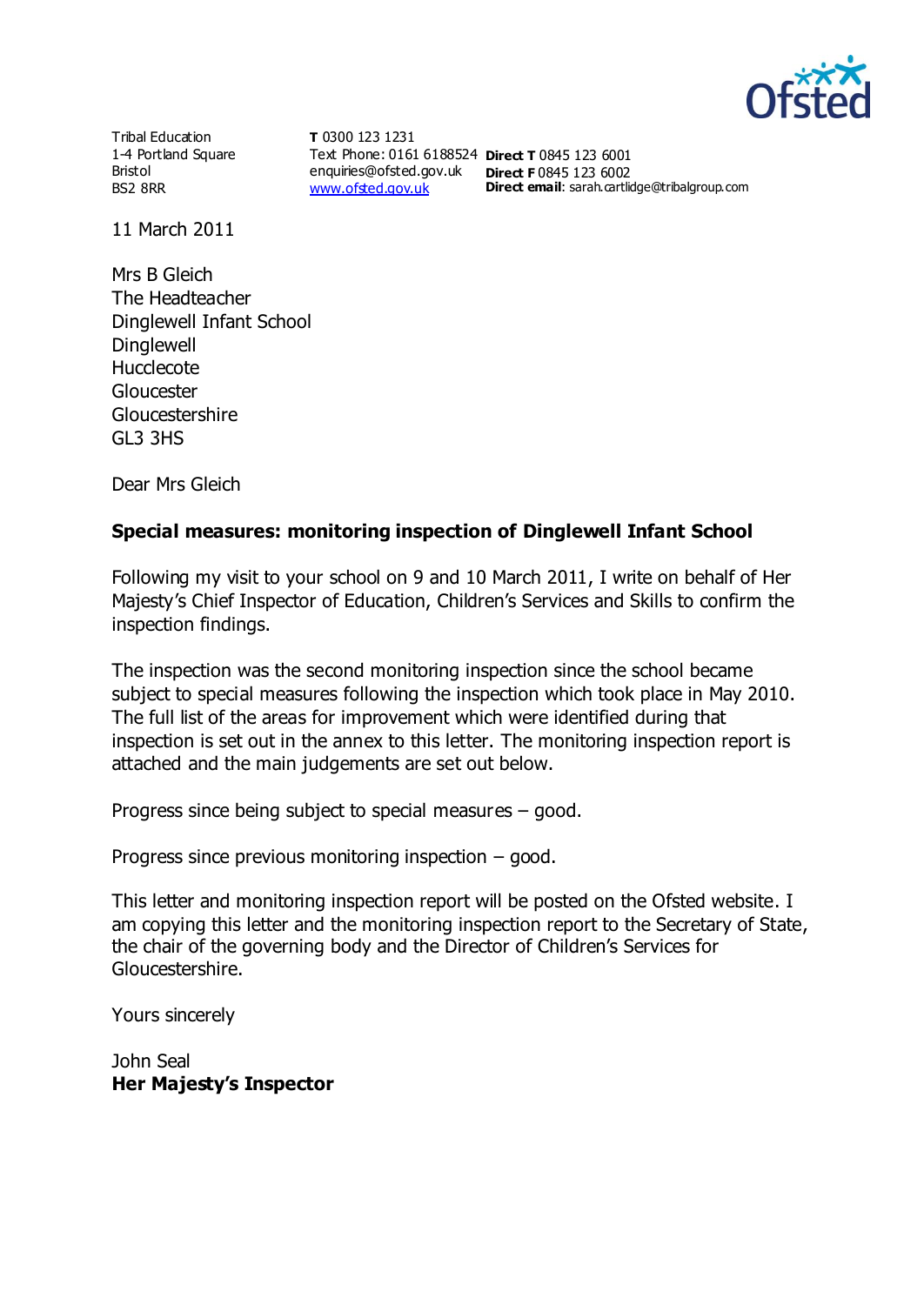

# **Annex**

# **The areas for improvement identified during the inspection which took place in May 2010.**

- Develop the effectiveness of leaders and managers at all levels in embedding and driving improvement by:
	- rigorously evaluating the effectiveness of provision, particularly teaching and the curriculum, in meeting pupils' needs, and taking swift action for improvement whenever necessary
	- developing the roles of all staff with key leadership and management  $\overline{\phantom{0}}$ responsibilities so that they are accountable for pupils' progress and improving provision in their areas
	- ensuring that the governing body has an accurate understanding of the strengths and weaknesses and challenges senior leaders to promote improvement.
- Closely match teaching and the curriculum to pupils' learning needs in order to accelerate their progress and raise their achievement by:
	- ensuring that both teaching and the curriculum are based on an accurate  $\equiv$ assessment of pupils' current attainment and the next steps they need to take in developing their knowledge, understanding and skills
	- making sure that teaching is focused on giving all ability groups the right  $\equiv$ level of challenge or support for learning in all parts of lessons
	- deploying teaching assistants effectively to support learning  $\frac{1}{2}$
	- making better use of teaching time.
- Ensure that responsibilities for promoting community cohesion are fulfilled in order to develop pupils' understanding of cultural and ethnic diversity.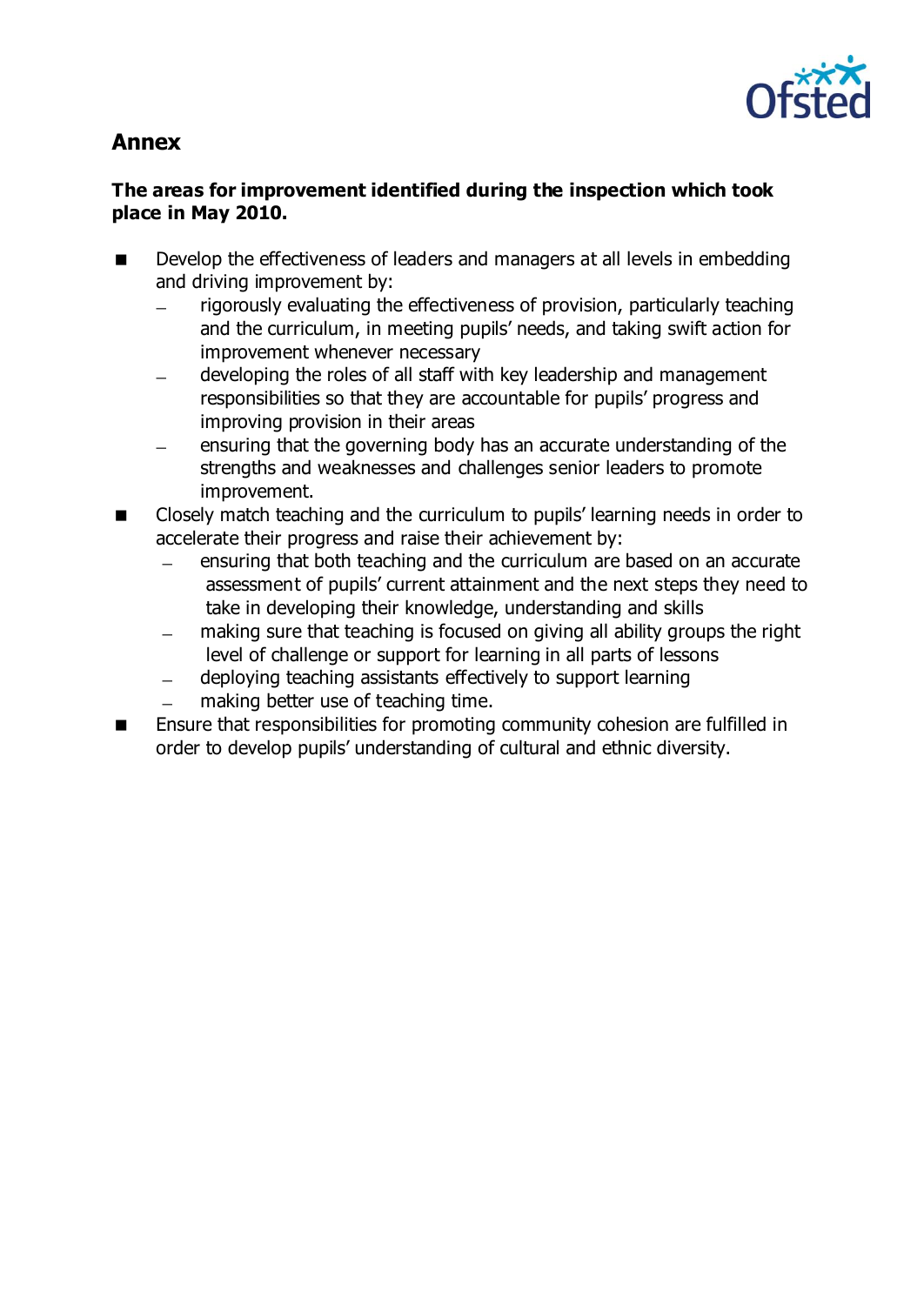

# **Special measures: monitoring of Dinglewell Infant School**

## **Report from the second monitoring inspection on 9 and 10 March 2011**

## **Evidence**

The inspector observed the school's work, scrutinised documents and met with the headteacher, members of staff, pupils and representatives of the governing body and local authority.

## **Context**

Since the last monitoring visit in November 2010, there have been no significant changes. Following her absence during the autumn term due to a medical procedure, the deputy headteacher returned in January. Two new governors have been appointed.

## **Pupils' achievement and the extent to which they enjoy their learning**

Pupils' attitudes towards their learning are very positive. Pupils are keen to take part in lessons and other activities. Systems for monitoring and evaluating attainment and progress are secure and effective in identifying individual pupils and different groups. The school data, pupils' work and in lessons seen during the visit indicate that attainment in reading, writing and mathematics is above average. Pupils make good progress in reading, writing and mathematics. Variations in attainment within year groups are less apparent than during the previous visit. Children in the Reception Classes make good progress and have knowledge, skills and understanding which are above those expected for children of their age. Pupils with special educational needs and/or disabilities make good progress because of the effective and targeted support they receive.

## **Other relevant pupil outcomes**

Pupils behave well and their attendance is above average. They work well together in groups and pairs, often helping each other. Most of them are confident to talk about their work and school life. Some are developing their ability to be self-critical about their work. Pupils' above-average skills in literacy and numeracy contribute to their good preparation for their future lives.

## **The effectiveness of provision**

The proportion of good and better lessons is steadily increasing. As a result, the majority of lessons are good or better and none are less than satisfactory. However, the school is aware that there are still some inconsistencies and further work needs to be done to meet the targets set in the Raising Attainment Plan. The most effective lessons have consistently clear planning and are well pitched to meet the ages and needs of most pupils. Pupils' knowledge and what pupils have previously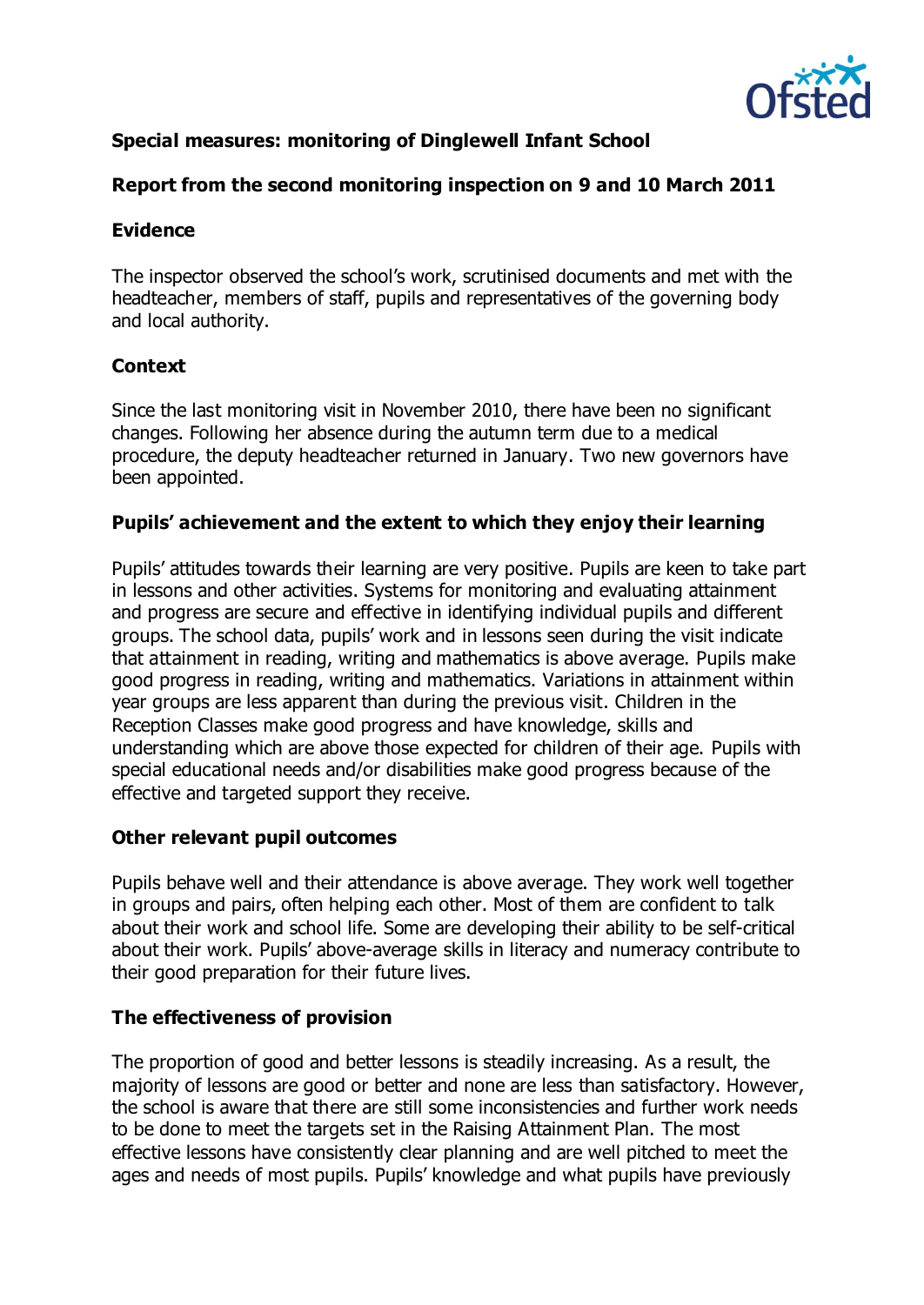

learned are used well by teachers to plan challenging activities. Interactive whiteboards are used imaginatively to produce materials which are exciting and colourful or provide opportunities for teachers to demonstrate how to write and edit sentences. Teaching assistants are well deployed and work well with individuals and small groups. Most pupils are clear about what their targets for improvement are. The targets are used to good effect in helping pupils improve their skills in literacy, particularly writing. Pupils said that they found targets 'helped them learn more'. They enjoy the use of different coloured highlighters used to mark their work, pointing out words or phrases that are good or where they could improve further. However, leaders and managers have identified that target setting in mathematics is less successful and they are striving to devise more effective approaches.

From time to time, there are some lessons that are not as effective; they have overlong introductions or explanations which do not meet the different learning needs of all the pupils. Consequently, pupils become restless and disinterested in the lesson. When teachers do not remind pupils of their targets or encourage them to think of ways of improving their work during lessons, their progress is slower. Teachers frequently provide too much direction regardless of pupils' capabilities, hindering pupils' skills for independent learning.

To improve the curriculum, the school has adjusted the weekly timetable. As a result more time for learning is available. Weekly lesson plans are matched well to longterm planning. Themes link different subjects together where appropriate providing pupils with practical first-hand experiences. For example, during the week of the monitoring visit, Year 2 pupils had been to Warwick Castle. Many literacy and numeracy lessons were effectively related to this recent experience. Different subjects are generally well planned, but a formalised, systematic approach to ensure there is an appropriate balance between the different subjects over time and across the different year groups is still developing. In addition, information to measure the impact of the changes made since the inspection has not been formally evaluated.

Progress since the last monitoring inspection on the areas for improvement:

■ closely match teaching and the curriculum to pupils' learning needs in order to accelerate their progress and raise their achievement **–** good.

## **The effectiveness of leadership and management**

Senior leaders and managers have developed their roles and responsibilities since the last visit. As a result, they have clear and accurate views on what the school does well and where it needs to improve. Plans to improve the school further are secure. Well-matched time lines, that outline the school's direction and purpose, have clear targets for pupil outcomes. An increasing number and range of leaders and managers are involved in monitoring and evaluating pupils' attainment and progress. More lessons are being observed by different members of the leadership team. Consequently, teachers receive accurate feedback on their practice. This feedback is generally helpful but does not specifically highlight pupils' progress. There are good whole-school systems for monitoring the progress of pupils; teachers